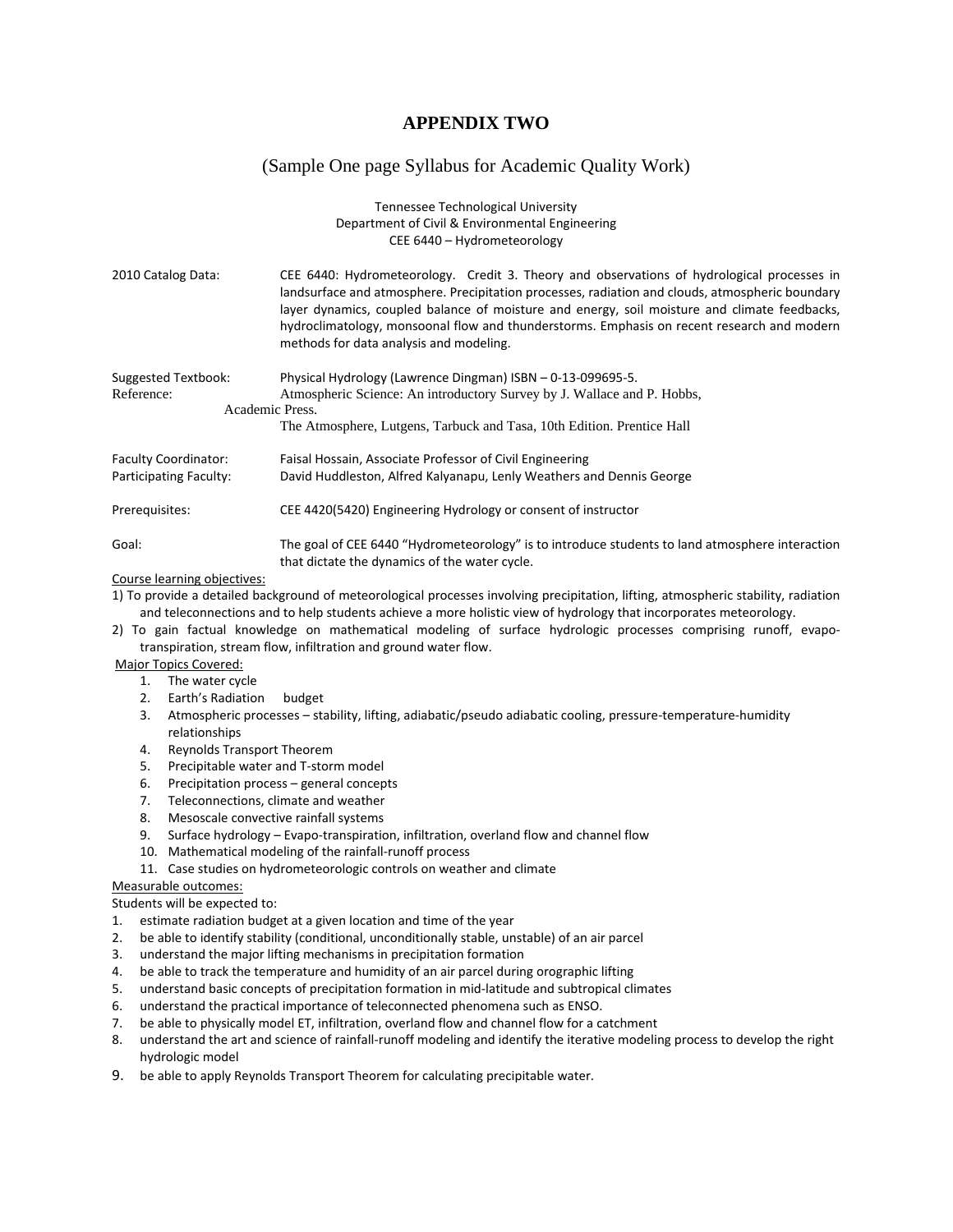|                                     | <b>Course Name</b>                                                     | <b>F08</b>       | <b>S09</b>  | <b>F09</b>                                             | <b>S10</b>       | <b>F10</b>  | <b>S11</b>                 | <b>F11</b>  | <b>S12</b>                             |
|-------------------------------------|------------------------------------------------------------------------|------------------|-------------|--------------------------------------------------------|------------------|-------------|----------------------------|-------------|----------------------------------------|
|                                     | CEE 7610* Finite Element Analysis                                      |                  | X           |                                                        | X                |             | $\boldsymbol{X}$           |             | X                                      |
|                                     | <b>CEE</b><br>5130 Matrix<br>and<br>Finite                             |                  |             | $\mathbf X$                                            |                  | $\mathbf X$ |                            | $\mathbf X$ |                                        |
|                                     | <b>Element Methods</b>                                                 |                  |             |                                                        |                  |             |                            |             |                                        |
| STRUCTURAL ENGINEERING              | CEE5190 Advanced Mechanics of                                          | X                |             | $\mathbf X$                                            |                  | $\mathbf X$ |                            | X           |                                        |
|                                     | Materials                                                              |                  |             |                                                        |                  |             |                            |             |                                        |
|                                     | CEE 5350 Advanced Structural                                           |                  |             | $\mathbf X$                                            |                  | $\mathbf X$ |                            | $\mathbf X$ |                                        |
|                                     | Design                                                                 |                  |             |                                                        |                  |             |                            |             |                                        |
|                                     | CEE 5360 Advanced Topics in                                            | X                |             | $\mathbf X$                                            |                  | $\mathbf X$ | X                          |             | X                                      |
|                                     | <b>Structural Concrete Design</b>                                      |                  |             |                                                        |                  |             |                            |             |                                        |
|                                     | CEE 5380 Bridge Design                                                 |                  | $\mathbf X$ |                                                        | $\mathbf X$      |             | $\mathbf X$                |             | $\mathbf X$<br>$\overline{\mathbf{X}}$ |
|                                     | CEE 5700 Masonry Design<br>Fiber-Reinforced<br><b>CEE</b><br>7720      |                  |             |                                                        | $\mathbf X$<br>X |             | $\mathbf X$<br>$\mathbf X$ |             |                                        |
|                                     | <b>Composite Materials</b>                                             |                  |             |                                                        |                  |             |                            |             |                                        |
|                                     | CEE 7810 Structural Dynamics                                           | X                |             |                                                        |                  | $\mathbf X$ |                            | $\mathbf X$ |                                        |
|                                     | 6520*<br><b>CEE</b><br>Open-Channel                                    | X                |             |                                                        | $\mathbf X$      |             |                            | $\mathbf X$ |                                        |
|                                     | Hydraulics                                                             |                  |             |                                                        |                  |             |                            |             |                                        |
|                                     | 6610-20*<br>Applied<br><b>CEE</b>                                      | $\mathbf X$      |             | $\boldsymbol{\mathrm{X}}$                              |                  | $\mathbf X$ |                            | $\mathbf X$ |                                        |
|                                     | <b>Environmental Chemistry</b>                                         |                  |             |                                                        |                  |             |                            |             |                                        |
|                                     | CEE 5410 Solid & Hazardous Waste                                       |                  |             |                                                        |                  | $\mathbf X$ |                            | X           |                                        |
|                                     | Management                                                             |                  |             |                                                        |                  |             |                            |             |                                        |
|                                     | 5500<br>Construction<br><b>CEE</b>                                     |                  | $\mathbf X$ |                                                        | $\mathbf X$      |             | $\mathbf X$                |             | $\mathbf X$                            |
|                                     | Management                                                             |                  |             |                                                        |                  |             |                            |             |                                        |
|                                     | CEE 5450 Water Quality Modeling<br>CEE 5420 Engineering Hydrology      | X<br>$\mathbf X$ |             | $\boldsymbol{\mathrm{X}}$<br>$\boldsymbol{\mathrm{X}}$ |                  | X           |                            | X           |                                        |
| NMENTAL/WATER RESOURCES             |                                                                        |                  |             |                                                        |                  |             |                            |             |                                        |
|                                     | Environmental<br><b>CEE</b><br>5430                                    |                  |             |                                                        | X                |             |                            |             |                                        |
|                                     | Engineering                                                            |                  |             |                                                        |                  |             |                            |             |                                        |
|                                     | <b>CEE</b><br>5440<br>Water<br>Resources                               |                  | $\mathbf X$ |                                                        | $\mathbf X$      |             | $\mathbf X$                |             | $\mathbf X$                            |
|                                     | Engineering                                                            |                  |             |                                                        |                  |             |                            |             |                                        |
|                                     | <b>CEE</b><br>6040<br>Fluid<br>Intermediate                            |                  |             | $\mathbf X$                                            |                  |             |                            |             |                                        |
|                                     | Mechanics                                                              |                  |             |                                                        |                  |             |                            |             |                                        |
|                                     | CEE 6420 Fluvial Hydraulics                                            |                  | $\mathbf X$ |                                                        |                  |             |                            |             |                                        |
|                                     | CEE 6430 Probabilistic Methods in                                      | X                |             |                                                        |                  |             |                            | X           |                                        |
| ENVIRO                              | Hydroscience                                                           |                  |             |                                                        |                  |             |                            |             |                                        |
|                                     | CEE 6440 Hydrometeorology                                              |                  |             |                                                        |                  | $\mathbf X$ |                            |             |                                        |
| <b>CEE</b><br>6710<br>Environmental |                                                                        | X                |             | $\boldsymbol{\mathrm{X}}$                              |                  | $\mathbf X$ |                            | X           |                                        |
|                                     | Engineering Unit Operations<br>and                                     |                  |             |                                                        |                  |             |                            |             |                                        |
|                                     | Processes - 1                                                          |                  |             |                                                        |                  |             |                            |             |                                        |
|                                     | Environmental<br>6720<br><b>CEE</b><br>Engineering Unit Operations and |                  | $\mathbf X$ |                                                        | X                |             | X                          |             | X                                      |
|                                     | Processes - 2                                                          |                  |             |                                                        |                  |             |                            |             |                                        |
|                                     | 6770<br>Environmental<br><b>CEE</b>                                    |                  | $\mathbf X$ | X                                                      |                  | $\mathbf X$ |                            |             |                                        |
|                                     | <b>Engineering Laboratory</b>                                          |                  |             |                                                        |                  |             |                            |             |                                        |
|                                     | Environmental<br><b>CEE6840</b>                                        |                  |             | $\mathbf X$                                            |                  |             |                            |             | X                                      |
|                                     | <b>Applications of Remote Sensing</b>                                  |                  |             |                                                        |                  |             |                            |             |                                        |

**Table 1 - Frequency of offering for CEE graduate courses during 2008-2012 (\*Core courses)**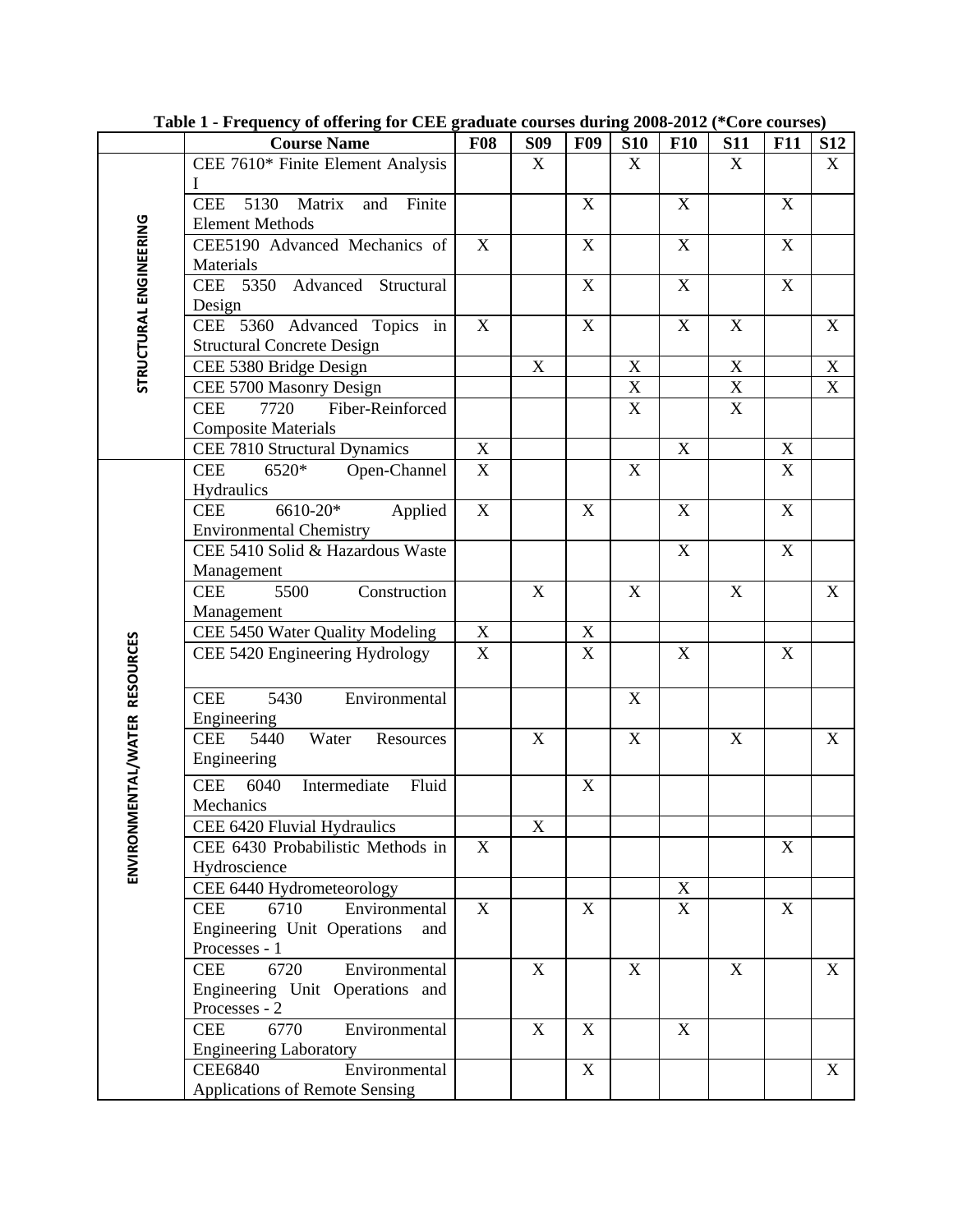|                          | <b>Course Name</b>                                                  | <b>F08</b>              | <b>S09</b>                | <b>F09</b>                | <b>S10</b>  | <b>F10</b>  | <b>S11</b>  | <b>F11</b>                | <b>S12</b>                |
|--------------------------|---------------------------------------------------------------------|-------------------------|---------------------------|---------------------------|-------------|-------------|-------------|---------------------------|---------------------------|
|                          | 6300*<br>Composition<br><b>CEE</b><br>and<br>Properties of Concrete | X                       |                           | $\boldsymbol{\mathrm{X}}$ |             | X           |             | X                         |                           |
|                          | CEE 6470* Transportation Demand<br>Analysis                         | $\mathbf X$             | X                         | X                         |             | $\mathbf X$ |             | $\boldsymbol{\mathrm{X}}$ | $\boldsymbol{\mathrm{X}}$ |
|                          | CEE 6410* Traffic Control Systems                                   |                         |                           |                           | $\mathbf X$ |             |             |                           | $\mathbf X$               |
| TRANSPORTATION/MATERIALS | <b>CEE</b><br>5600<br>Civil<br>Engineering<br>Materials             |                         | $\boldsymbol{\mathrm{X}}$ |                           | X           |             | X           |                           |                           |
|                          | CEE 5610 Pavement Design                                            | $\mathbf X$             |                           | $\mathbf X$               |             | $\mathbf X$ |             | $\mathbf X$               |                           |
|                          | CEE 5630 Traffic Engineering                                        |                         |                           | X                         |             |             |             | X                         |                           |
|                          | CEE 5640 Highway Engineering                                        |                         | $\boldsymbol{\mathrm{X}}$ |                           | $\mathbf X$ |             | $\mathbf X$ |                           | $\boldsymbol{\mathrm{X}}$ |
|                          | CEE 7420 Public Transportation                                      |                         |                           |                           |             |             | $\mathbf X$ |                           |                           |
|                          | CEE 5660 Transportation Planning                                    | $\mathbf X$             |                           | X                         |             | X           |             | X                         |                           |
|                          | Advanced<br><b>CEE</b><br>7410<br>Travel                            | $\overline{\mathbf{X}}$ |                           |                           |             |             |             |                           |                           |
|                          | <b>Demand Modeling</b>                                              |                         |                           |                           |             |             |             |                           |                           |
|                          | CEE 5930 Noise Control                                              |                         |                           |                           |             |             | X           |                           |                           |
|                          | CEE 7450 Topics in Concrete<br>Durability                           |                         |                           |                           |             |             | X           |                           | X                         |
|                          | CEE 7610* Finite Element Analysis<br>I                              |                         | X                         |                           | X           |             |             |                           | $\mathbf X$               |
|                          | CEE 6930* Theory of Elasticity                                      | X                       |                           | X                         |             | $\mathbf X$ |             | $\mathbf X$               |                           |
|                          | CEE 7100 Advanced Computational                                     |                         | X                         |                           |             | $\mathbf X$ |             |                           | $\mathbf X$               |
|                          | Methods in Engineering                                              |                         |                           |                           |             |             |             |                           |                           |
|                          | CEE 7510 Theory of Plates and                                       |                         |                           |                           |             |             |             | X                         |                           |
|                          | Shells                                                              |                         |                           |                           |             |             |             |                           |                           |
|                          | CEE 7620 Finite Element Analysis                                    |                         |                           | X                         |             | $\mathbf X$ |             | $\mathbf X$               |                           |
| STRUCTURAL MECHANICS     | $\mathbf{I}$                                                        |                         |                           |                           |             |             |             |                           |                           |
|                          | 7720<br>Reinforced<br>Fiber<br><b>CEE</b>                           |                         |                           |                           | X           |             |             |                           | $\boldsymbol{\mathrm{X}}$ |
|                          | <b>Composite Materials</b>                                          |                         |                           |                           |             |             |             |                           |                           |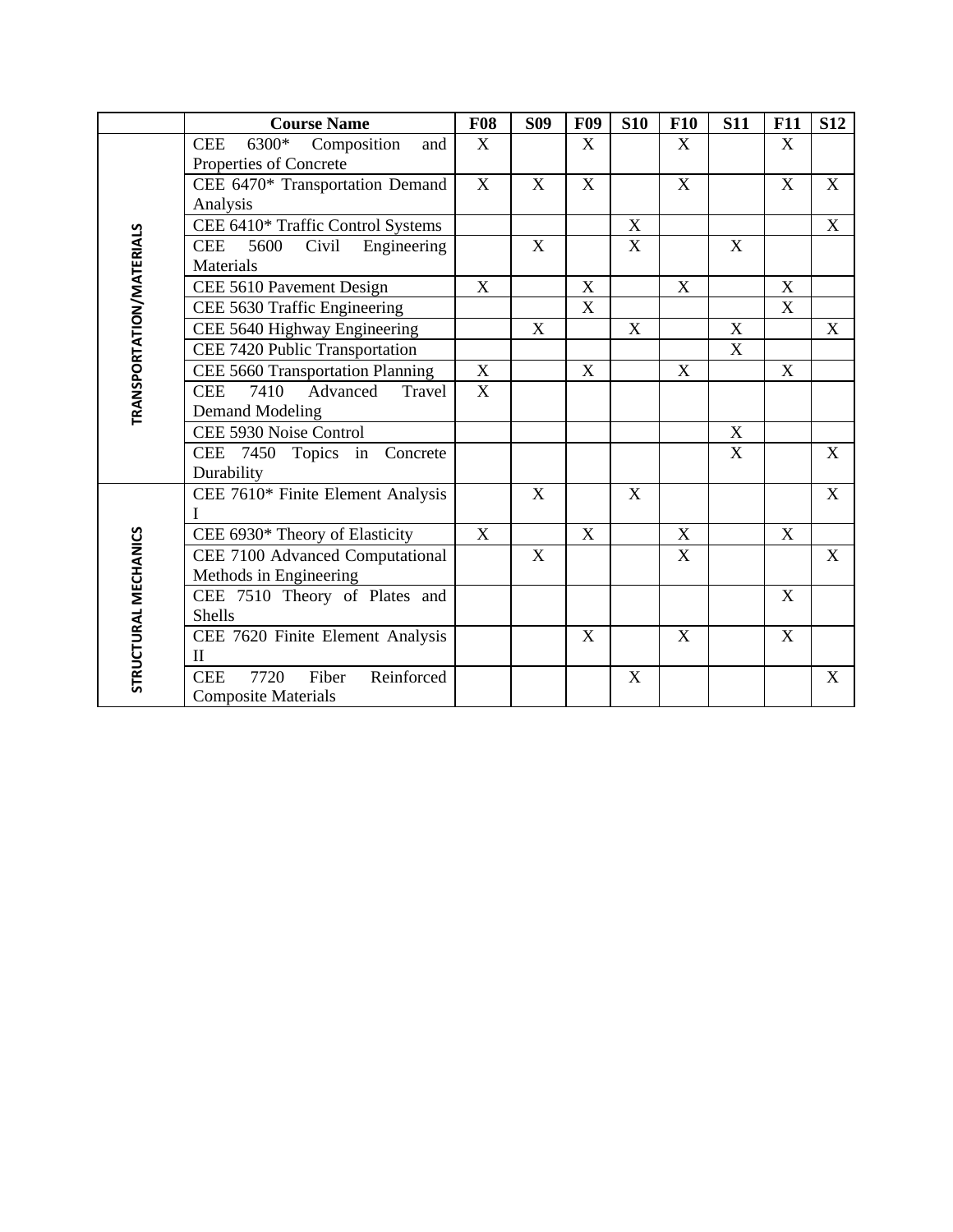**Table 2 - List of new graduate courses designed and offered during 2002-2012 by CEE faculty** 

| <b>Course Name</b>                  | Area of<br>Specialization | <b>Year First</b><br><b>Offered</b> | <b>Justification/Purpose</b>                               |
|-------------------------------------|---------------------------|-------------------------------------|------------------------------------------------------------|
| CEE6520-Open                        | Water                     | 2011                                | water/environmental<br>Core<br>in<br>course                |
| <b>Channel Hydraulics</b>           | Resources                 | (reintroduced                       | specialization. Course reincarnated by                     |
|                                     |                           | by<br>new                           | new hire faculty (Kalyanapu in Fall                        |
|                                     |                           | faculty)                            | 2011) to provide greater emphasis on                       |
|                                     |                           |                                     | high resolution computational modeling.                    |
| 6420-Fluvial<br><b>CEE</b>          | Water                     | 1999                                | Provides a modern perspective to river                     |
| Hydraulics                          | <b>Resources</b>          |                                     | management through a multi-disciplinary                    |
|                                     |                           |                                     | approach involving hydraulics and river                    |
|                                     |                           |                                     | morphology                                                 |
| 6430-<br><b>CEE</b>                 | Water                     | 2004                                | Provides an introduction of stochastic                     |
| Probabilistic Methods               | Resources                 |                                     | theory application to water resources                      |
| in Hydrosciences                    |                           |                                     | engineering. Helps students understand                     |
|                                     |                           |                                     | the meaning of a random process.                           |
| <b>CEE6440</b>                      | Water                     | 2005                                | Provide a more in-depth and holistic                       |
| Hydrometeorology                    | Resources                 |                                     | understanding of the global water cycle.                   |
|                                     |                           |                                     | Introduce students to emerging water                       |
|                                     |                           |                                     | measurement technologies like remote                       |
|                                     |                           |                                     | sensing and satellites                                     |
| <b>CEE7420</b><br>Urban             | Transportation            | 2005                                | Provides for advanced study into urban                     |
| <b>Public Transportation</b>        |                           |                                     | public transportation issues and planning.                 |
|                                     |                           |                                     | At the time, none of the listed courses<br>addressed this. |
| CEE 7910 Study of                   | Structural                | 2007                                | Creates a formal atmosphere for faculty                    |
| Current Literature in               | Mechanics                 |                                     | and students to study new and emerging                     |
| Engineering                         |                           |                                     | topics that have been reported in the                      |
| Mechanics.                          |                           |                                     | literature e                                               |
| CEE 7360 Advanced                   | Structural                | 2004                                | Graduate<br>New<br>students<br>course<br>$-$               |
| topics in Prestressed               | Engineering               |                                     | majoring in structures need to learn                       |
| <b>Concrete Design</b>              |                           |                                     | advanced topics in structural design.                      |
|                                     |                           |                                     | This addition meets the needs of graduate                  |
|                                     |                           |                                     | students for advanced study in structural                  |
|                                     |                           |                                     | engineering.                                               |
| CEE 5350 Advanced                   | Structural                | 2002                                | The Advanced Structural Design course                      |
| <b>Structural Design</b>            | Engineering               |                                     | has been partially redesigned based on                     |
|                                     |                           |                                     | the new American Institute of Steel                        |
|                                     |                           |                                     | Construction (AISC) Manual of Steel                        |
|                                     |                           |                                     | Construction, Thirteenth Edition.                          |
| 5380<br><b>Bridge</b><br><b>CEE</b> | Structural                | 2002                                | The bridge design course has been fully                    |
| Design                              | Engineering               |                                     | redesigned to follow the new American                      |
|                                     |                           |                                     | Association of State Highway<br>and                        |
|                                     |                           |                                     | Officials<br>Transportation<br>Load<br>and                 |
|                                     |                           |                                     | Resistance<br>Specifications<br>Design                     |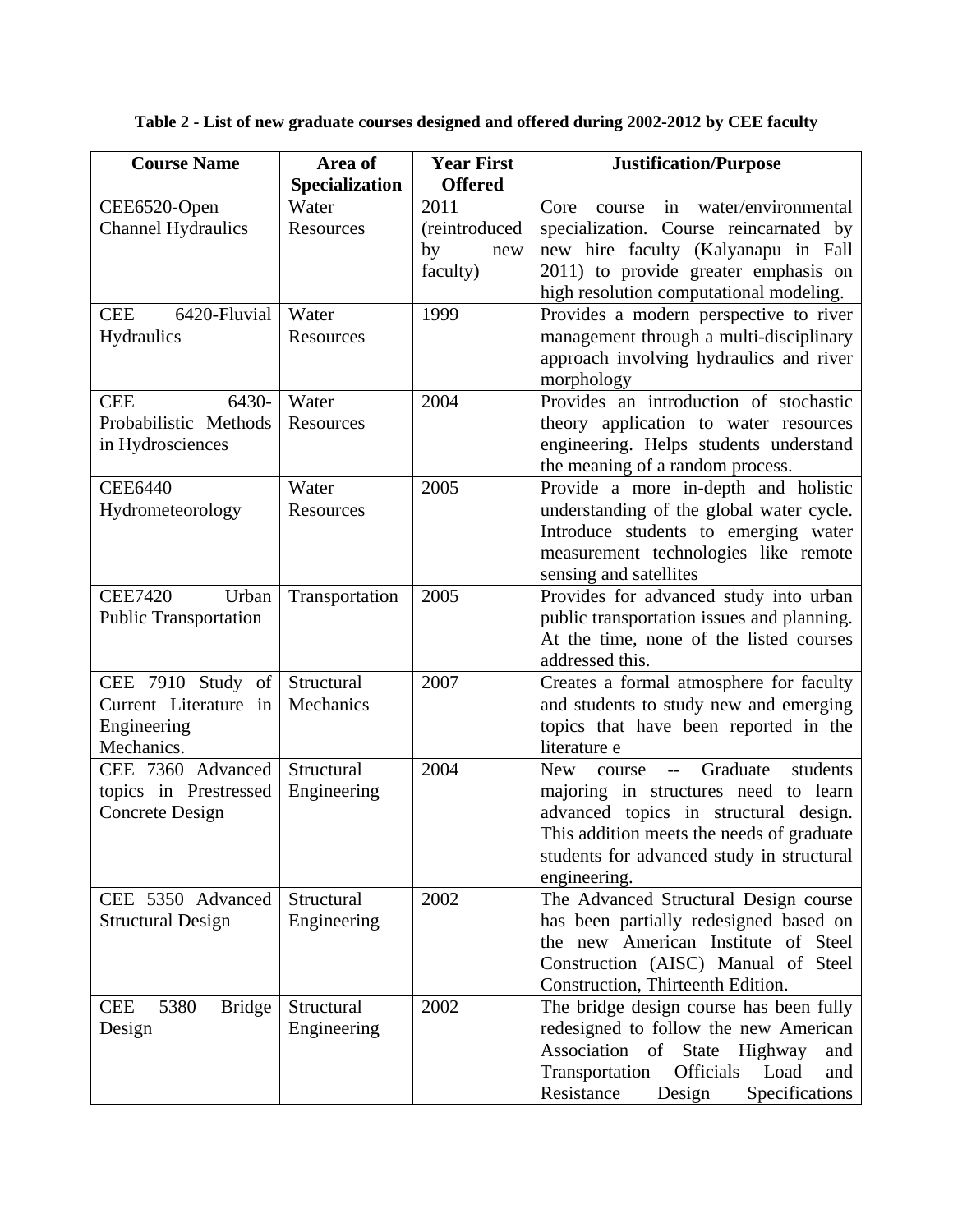|                              |                |      | (AASHTO LRFD). The revision of the           |
|------------------------------|----------------|------|----------------------------------------------|
|                              |                |      | course content is necessary because          |
|                              |                |      | Highway<br>Administration<br>Federal         |
|                              |                |      | mandates that all state DOTs have to use     |
|                              |                |      | the AASHTO LRFD in 2007.                     |
| CEE 6900 Durability          | Materials      | 2007 | Students acquire knowledge of durability     |
| Cement-Based<br>οf           |                |      | issues regarding the US deteriorating        |
| Materials                    |                |      | infrastructure and means to mitigate such    |
|                              |                |      | State-of-the-art topics were                 |
|                              |                |      | damage.                                      |
|                              |                |      | introduced through case studies.             |
| CEE 6410 - Advanced          | Transportation | 2007 | Entire course re-developed to match state    |
| <b>Traffic Control</b>       |                |      | of the practice.                             |
| CEE 6300 Multi-Scale         | Materials      | 2007 | Changed<br>from<br>Composition<br>and        |
| Analysis of Concrete         |                |      | Properties of Concrete.<br>The name          |
|                              |                |      | change reflects the course content as        |
|                              |                |      | taught by the current faculty. There is an   |
|                              |                |      | emphasis on the nano-, micro-, and           |
|                              |                |      | macro-scale behavior of Portland cement      |
|                              |                |      | concrete and its related components.         |
| 5600<br>Civil<br><b>CEE</b>  | Materials      | 2008 | Change is course description changed to      |
| <b>Engineering Materials</b> |                |      | reflect change is topics to benefit          |
| II.                          |                |      | The course description will<br>students.     |
|                              |                |      | now read: Design and testing of High-        |
|                              |                |      | strength PCC, self-consolidating PCC,        |
|                              |                |      | hgh volume fly ash PCC and pervious          |
|                              |                |      | PCC. Controlled low-strength materials.      |
|                              |                |      |                                              |
|                              |                |      | Concrete formwork design. Masonry            |
|                              |                |      | evaluation.<br>materials<br>Aggregate        |
|                              |                |      | production and improvement.                  |
| <b>CEE6480</b><br>$(6900)$ - | Water          | 2009 | This course was added because of             |
| Environmental                | Resources      |      | increasing importance of remote sensing      |
| Applications<br>of           |                |      | in the field of environmental and water      |
| <b>Remote Sensing</b>        |                |      | resources management. Students acquire       |
|                              |                |      | knowledge on the state of the art of         |
|                              |                |      | remote sensing for estimating<br>water       |
|                              |                |      | from ground<br>variables<br>and<br>space     |
|                              |                |      | platforms. Applications are stressed.        |
| CEE 6300 Multi-Scale         | Materials      | 2009 | The current laboratory sessions<br>are       |
| Analysis of Concrete         |                |      | primarily computer based, which does         |
|                              |                |      | not require a separate lab component.        |
|                              |                |      | The lags will be retained as part of the     |
|                              |                |      | course and will be incorporated into the     |
|                              |                |      | lectures for the course. Students will still |
|                              |                |      | be required to perform the exercises,        |
|                              |                |      | which will now be considered outside         |
|                              |                |      |                                              |
|                              |                |      | assignments.                                 |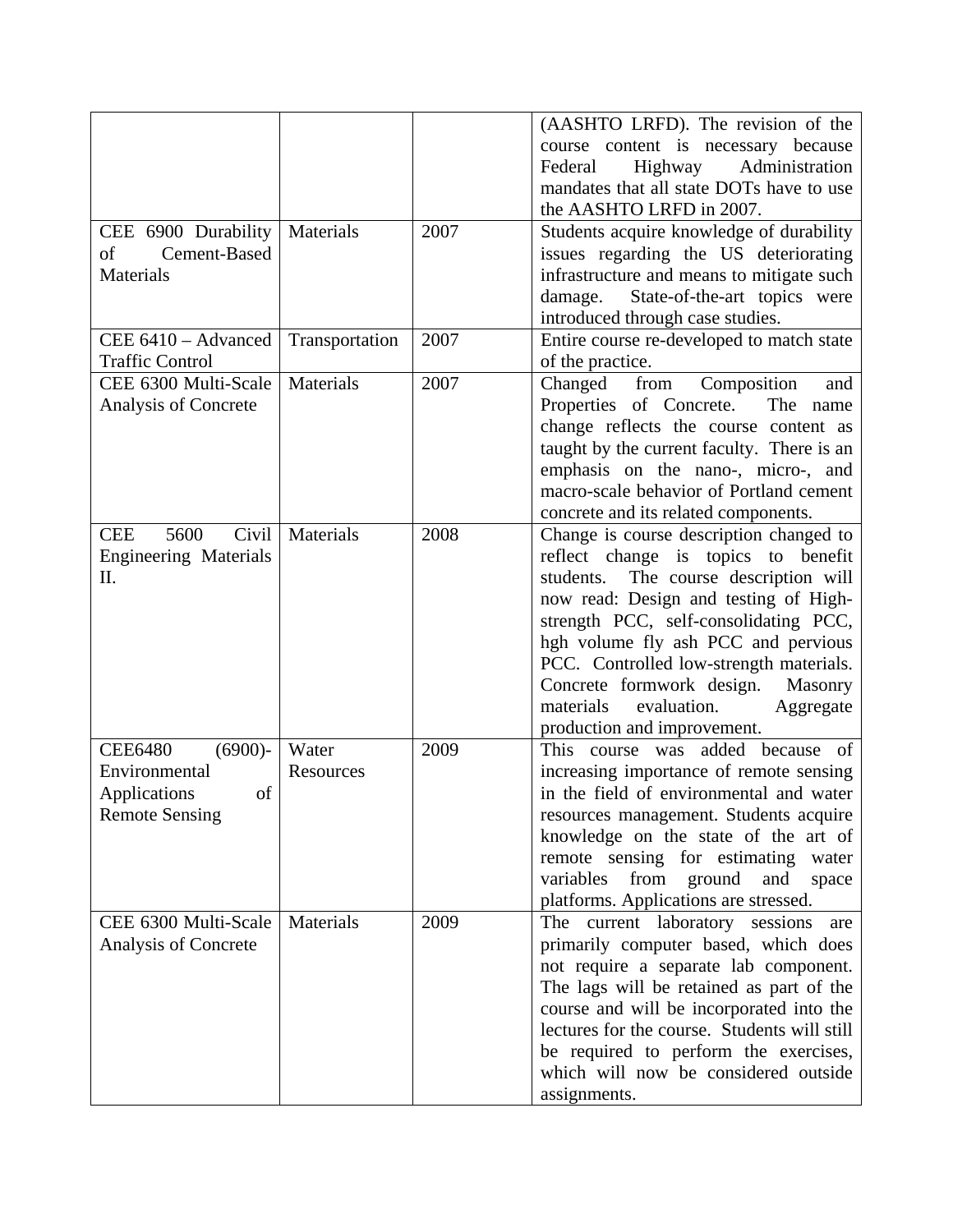| CEE 5410 Solid and                               | Water           | 2010 | The prerequisite changed from CEE 3420                                                |
|--------------------------------------------------|-----------------|------|---------------------------------------------------------------------------------------|
| Hazardous<br>Waste                               | Resources       |      | to CEE 3413 or consent of instructor in                                               |
| Management                                       |                 |      | order to give the student more flexibility                                            |
|                                                  |                 |      | to enroll as soon as they had the                                                     |
|                                                  |                 |      | knowledge to successfully continue the                                                |
|                                                  |                 |      | work in CEE 4410.                                                                     |
| 6950-60<br><b>CEE</b><br><b>Graduate Seminar</b> | All disciplines | 2010 | This was an inactive course and the                                                   |
| <b>CEE</b><br><b>CEE</b><br>6910                 | All disciplines | 2010 | faculty voted to delete it.<br>CEE6910 was introduced for a more                      |
| <b>Graduate Seminar</b>                          |                 |      | meaningful experience for CEE graduate                                                |
|                                                  |                 |      | students. In this course, experts in                                                  |
|                                                  |                 |      | various fields of Civil Engineering are                                               |
|                                                  |                 |      | invited to deliver seminars and expose                                                |
|                                                  |                 |      | CEE graduate students to the state of the                                             |
|                                                  |                 |      | art. However, the most unique and key                                                 |
|                                                  |                 |      | feature of this course, unlike typical                                                |
|                                                  |                 |      | graduate seminar courses, is a 3 week                                                 |
|                                                  |                 |      | long orientation for new graduate                                                     |
|                                                  |                 |      | students. In this orientation, students are                                           |
|                                                  |                 |      | plagiarism<br>exposed<br>to<br>avoidance,                                             |
|                                                  |                 |      | research proposal/grant writing, literature                                           |
|                                                  |                 |      | review, rules/regulations set by graduate                                             |
| CEE 7450 Advanced                                | Materials       | 2011 | school and various tips to be successful.<br>This is for advanced graduate level work |
| Topics in<br>Concrete                            |                 |      | requiring strong background knowledge                                                 |
| Durability                                       |                 |      | of cement-based materials.<br>There are                                               |
|                                                  |                 |      | currently no transportation materials                                                 |
|                                                  |                 |      | offered<br>at<br>the<br>7000-level;<br>courses                                        |
|                                                  |                 |      | therefore this course will strengthen the                                             |
|                                                  |                 |      | course offerings for CEE<br>doctoral                                                  |
|                                                  |                 |      | students.                                                                             |
| 6480<br><b>CEE</b>                               | Water           | 2011 | This was a Special Topics during Fall                                                 |
| Environmental                                    | Resources       |      | 2009. The course is changed to remote                                                 |
| Applications<br>of                               |                 |      | sensing because there is no graduate level                                            |
| <b>Remote Sensing</b>                            |                 |      | remote<br>sensing course<br>on campus                                                 |
|                                                  |                 |      | tailored to environmental and water                                                   |
|                                                  |                 | 2012 | resources applications.                                                               |
| CEE 6200 Statistical<br>Methods for Engineers    | All disciplines |      | This was formerly ISE 6200. Due to the<br>integration of the ISE department and       |
|                                                  |                 |      | faculty into other engineering units, ISE                                             |
|                                                  |                 |      | courses must also be integrated.<br>The                                               |
|                                                  |                 |      | faculty who teach ISE 6200 are now in                                                 |
|                                                  |                 |      | the CEE department.                                                                   |